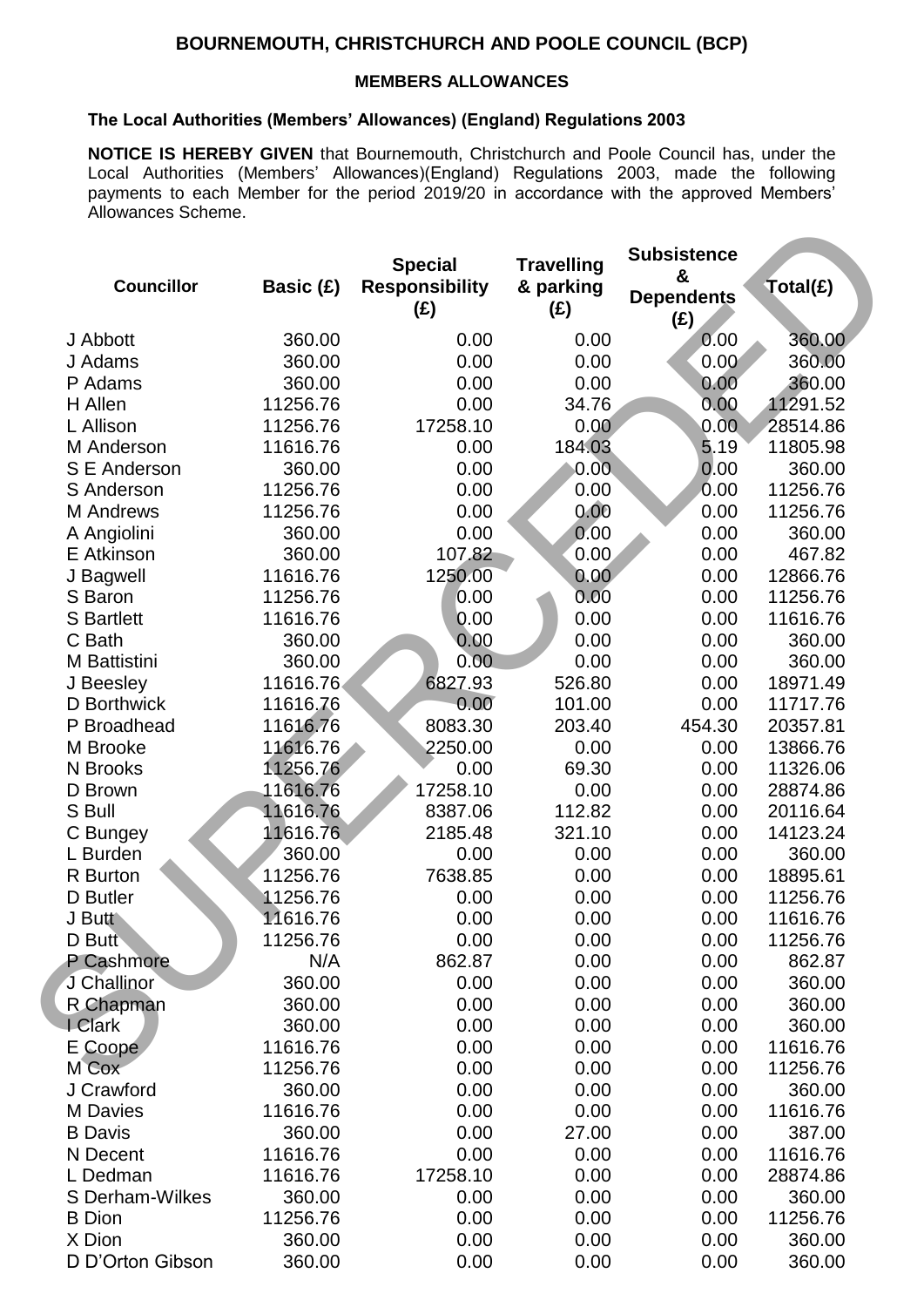| H Dove             | 11616.76          | 0.00     | 0.00   | 0.00  | 11616.76 |
|--------------------|-------------------|----------|--------|-------|----------|
| <b>B</b> Dunlop    | 11616.76          | 0.00     | 151.16 | 0.00  | 11767.92 |
| P Eades            | 360.00            | 0.00     | 0.00   | 0.00  | 360.00   |
| M Earl             | 11256.76          | 0.00     | 0.00   | 0.00  | 7725     |
| J Edwards          | 11616.76          | 0.00     | 0.00   | 0.00  | 11616.76 |
| L Evans            | 11256.76          | 1282.26  | 276.15 | 0.00  | 12815.17 |
| G Farquhar         | 11256.76          | 4314.55  | 0.00   | 0.00  | 15571.31 |
| D Farr             | 11256.76          | 0.00     | 0.00   | 0.00  | 11256.76 |
| <b>M</b> Farrell   | 360.00            | 0.00     | 0.00   | 0.00  | 360.00   |
| L Fear             | 11616.76          | 0.00     | 0.00   | 0.00  | 11616.76 |
| M Filer            | 360.00            | 0.00     | 0.00   | 0.00  | 360.00   |
| A Filer            | 11616.76          | 0.00     | 0.00   | 0.00  | 11616.76 |
| M Fisher           | 360.00            | 0.00     | 0.00   | 0.00  | 360.00   |
| D Flagg            | 11616.76          | 8629.00  | 339.35 | 40.64 | 20585.11 |
| T Fox              | 360.00            | 0.00     | 0.00   | 0.00  | 360.00   |
| S Gabriel          | 360.00            | 833.49   | 0.00   | 0.00  | 1193.49  |
| D Garner-Watts     | 360.00            | 0.00     | 0.00   | 0.00  | 360.00   |
| N Geary            | 11616.76          | 0.00     | 0.00   | 0.00  | 11616.76 |
| W Grace            | 360.00            | 0.00     | 0.00   | 0.00  | 360.00   |
| N Greene           | 11616.76          | 0.00     | 173.60 | 6.14  | 11796.50 |
| M Greene           | 11616.76          | 0.00     | 0.00   | 48.80 | 11665.56 |
| <b>B</b> Grower    | 0.00              | 0.00     | 0.00   | 0.00  | 0.00     |
| V Gupta            | 360.00            | 0.00     | 0.00   | 0.00  | 360.00   |
|                    | 11616.76          | 17258.10 | 0.00   | 0.00  | 28874.86 |
| A Hadley           |                   | 0.00     | 0.00   | 0.00  |          |
| M Haines<br>P Hall | 11616.76          |          |        |       | 11616.76 |
|                    | 11616.76          | 0.00     | 75.35  | 0.00  | 11692.11 |
| V Hallam           | 360.00            | 0.00     | 0.00   | 0.00  | 360.00   |
| N Hedges           | 11616.76          | 0.00     | 0.00   | 0.00  | 11616.76 |
| P Hilliard         | 11616.76          | 2475.00  | 138.96 | 0.00  | 14230.72 |
| J Hodges           | 360.00            | 0.00     | 0.00   | 0.00  | 360.00   |
| A Hogg             | 0.00 <sub>1</sub> | 0.00     | 0.00   | 0.00  | 0.00     |
| M Howell           | 11616.76          | 17258.10 | 421.74 | 0.00  | 29296.60 |
| M Iyengar          | 11616.76          | 0.00     | 12.00  | 0.00  | 11628.76 |
| C Jamieson         | 360.00            | 0.00     | 0.00   | 0.00  | 360.00   |
| P Jamieson         | 360.00            | 0.00     | 91.35  | 0.00  | 451.35   |
| C Johnson          | 11616.76          | 0.00     | 0.00   | 0.00  | 0.00     |
| T Johnson          | 11256.76          | 0.00     | 0.00   | 0.00  | 11256.76 |
| A Jones            | 11616.76          | 0.00     | 0.00   | 0.00  | 11616.76 |
| D Jones            | 360.00            | 0.00     | 0.00   | 0.00  | 360.00   |
| D Jones (Mrs)      | 360.00            | 0.00     | 0.00   | 0.00  | 360.00   |
| J Kelly            | 11616.76          | 0.00     | 0.00   | 0.00  | 11616.76 |
| D Kelsey           | 11616.76          | 0.00     | 0.00   | 0.00  | 11616.76 |
| I Lancashire       | 360.00            | 0.00     | 0.00   | 0.00  | 360.00   |
| <b>R</b> Lawton    | 11616.76          | 2338.71  | 0.00   | 0.00  | 13955.47 |
| M Le Poidevin      | 11616.76          | 0.00     | 0.00   | 0.00  | 11616.76 |
| <b>E</b> Lewis     | 11256.76          | 0.00     | 0.00   | 0.00  | 11256.76 |
| J Lofts            | 360.00            | 0.00     | 0.00   | 0.00  | 360.00   |
| S Macloughlin      | 360.00            | 0.00     | 0.00   | 0.00  | 360.00   |
| <b>R</b> Maidment  | 11256.76          | 0.00     | 0.00   | 0.00  | 11256.76 |
| P Marchiori White  | 0.00              | 0.00     | 0.00   | 0.00  | 0.00     |
| R Marley           | 360.00            | 0.00     | 0.00   | 0.00  | 360.00   |
| P Martin           | 0.00              | 744.59   | 0.00   | 0.00  | 744.59   |
| <b>C</b> Matthews  | 11256.76          | 0.00     | 38.40  | 0.00  | 11295.16 |
| C Mayne            | 360.00            | 0.00     | 0.00   | 0.00  | 360.00   |
| S McCormack        | 11256.76          | 0.00     | 155.07 | 0.00  | 11411.83 |
| D McQueen          | 360.00            | 0.00     | 0.00   | 0.00  | 360.00   |
| A Mellor           | 11616.76          | 0.00     | 0.00   | 0.00  | 11616.76 |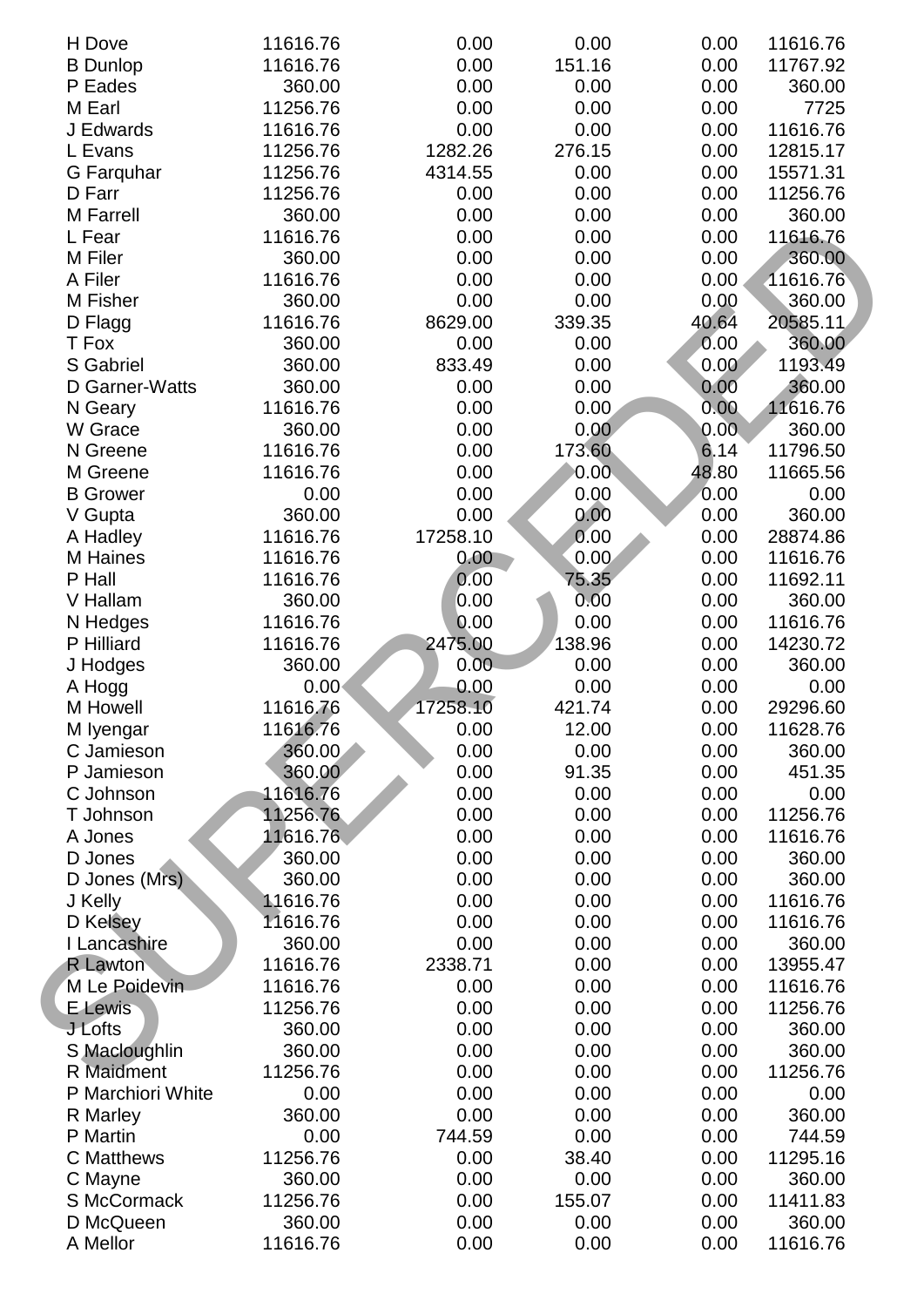| P Miles            | 11256.76 | 0.00     | 0.00    | 0.00   | 11256.76 |
|--------------------|----------|----------|---------|--------|----------|
| S Moore            | 11616.76 | 17258.10 | 413.75  | 0.00   | 29288.61 |
| A Morgan           | 360.00   | 0.00     | 0.00    | 0.00   | 360.00   |
| L Moro             | 11256.76 | 7888.85  | 0.00    | 0.00   | 19145.61 |
| F Neale            | 360.00   | 0.00     | 0.00    | 0.00   | 360.00   |
| D Newell           | 360.00   | 0.00     | 0.00    | 0.00   | 360.00   |
| J Newell           | 360.00   | 0.00     | 0.00    | 0.00   | 360.00   |
| R Nottage          | 360.00   | 0.00     | 0.00    | 0.00   | 360.00   |
| P Oakley           | 360.00   | 0.00     | 0.00    | 0.00   | 360.00   |
| A O'Neill          | 11256.76 | 0.00     | 0.00    | 0.00   | 11256.76 |
| G Pacifico-Makin   | 360.00   | 0.00     | 0.00    | 0.00   | 360.00   |
| R Parker           | 360.00   | 0.00     | 0.00    | 0.00   | 360.00   |
| P Parrish          | 11256.76 | 0.00     | 79.80   | 0.00   | 11336.56 |
| P Pawlowski        | 360.00   | 0.00     | 0.00    | 0.00   | 360.00   |
| J Perkins          | 360.00   | 0.00     | 0.00    | 0.00   | 360.00   |
| <b>S</b> Phillips  | 11616.76 | 0.00     | 1156.03 | 0.00   | 12772.79 |
| M Phipps           | 11616.76 | 17258.10 | 736.00  | 0.00   | 29610.86 |
| M Pope             | 360.00   | 0.00     | 0.00    | 0.00   | 360.00   |
| I Potter           | 360.00   | 0.00     | 0.00    | 0.00   | 360.00   |
| L Price            | 360.00   | 0.00     | 0.00    | 0.00   | 360.00   |
| <b>K</b> Rampton   | 11616.76 | 0.00     | 0.00    | 0.00   | 11616.76 |
| J Rampton          | 360.00   | 0.00     | 0.00    | 0.00   | 360.00   |
| F Rice             | 11256.76 | 17258.10 | 144.66  | 126.00 | 28785.52 |
| C Rigby            | 11256.76 | 0.00     | 0.00    | 0.00   | 11256.76 |
| M Robson           | 11256.76 | 0.00     | 0.00    | 0.00   | 11256.76 |
| R Rocca            | 11256.76 | 0.00     | 17.72   | 0.00   | 11274.48 |
| C Rochester        | 360.00   | 0.00     | 0.00    | 0.00   | 360.00   |
| N Rose             | 360.00   | 0.00     | 0.00    | 0.00   | 360.00   |
| A Russell          | 360.00   | 0.00     | 0.00    | 0.00   | 360.00   |
| L Russell          | 360.00   | 0.00     | 0.00    | 0.00   | 360.00   |
| M Saxby            | 0.00     | 279.56   | 0.00    | 0.00   | 279.56   |
| <b>G</b> Seymour   | 360.00   | 0.00     | 0.00    | 0.00   | 360.00   |
| I Sibley           | 514.92   | 862.87   | 16.20   | 0.00   | 1393.99  |
| V Slade            | 11616.76 | 25887.10 | 562.27  | 0.00   | 38066.13 |
| D Smith            | 360.00   | 0.00     | 36.50   | 0.00   | 396.50   |
| L Smith            | 360.00   | 0.00     | 0.00    | 0.00   | 360.00   |
| S Spittle          | 360.00   | 0.00     | 0.00    | 0.00   | 360.00   |
| P Stanley-Watts    | 360.00   | 0.00     | 0.00    | 0.00   | 360.00   |
| R Stollard         | 360.00   | 0.00     | 0.00    | 0.00   | 360.00   |
| J Storey           | 0.00     | 779.54   | 0.00    | 0.00   | 779.54   |
| A Stribley         | 11616.76 | 0.00     | 0.00    | 0.00   | 11616.76 |
| R Tindle           | 360.00   | 0.00     | 0.00    | 0.00   | 360.00   |
| T Trent            | 11256.76 | 0.00     | 0.00    | 0.00   | 11256.76 |
| <b>R</b> Trent     | 360.00   | 0.00     | 0.00    | 0.00   | 360.00   |
| J Trickett         | 360.00   | 0.00     | 15.60   | 0.00   | 375.60   |
| <b>C</b> Wakefield | 360.00   | 0.00     | 0.00    | 0.00   | 360.00   |
| J Walton           | 360.00   | 0.00     | 0.00    | 0.00   | 360.00   |
| T Watts            | 360.00   | 0.00     | 0.00    | 0.00   | 360.00   |
| M Weinhonig        | 360.00   | 0.00     | 0.00    | 0.00   | 360.00   |
| M White            | 11616.76 | 0.00     | 330.05  | 0.00   | 11946.81 |
| <b>M</b> Wilkins   | 360.00   | 0.00     | 0.00    | 0.00   | 360.00   |
| L Williams         | 11616.76 | 0.00     | 0.00    | 0.00   | 11616.76 |
| E Williams         | 360.00   | 0.00     | 0.00    | 0.00   | 360.00   |
| K Wilson           | 11616.76 | 17258.10 | 0.00    | 0.00   | 28874.86 |
| L Wilson           | 360.00   | 65.02    | 0.00    | 0.00   | 425.02   |
|                    |          |          |         |        |          |